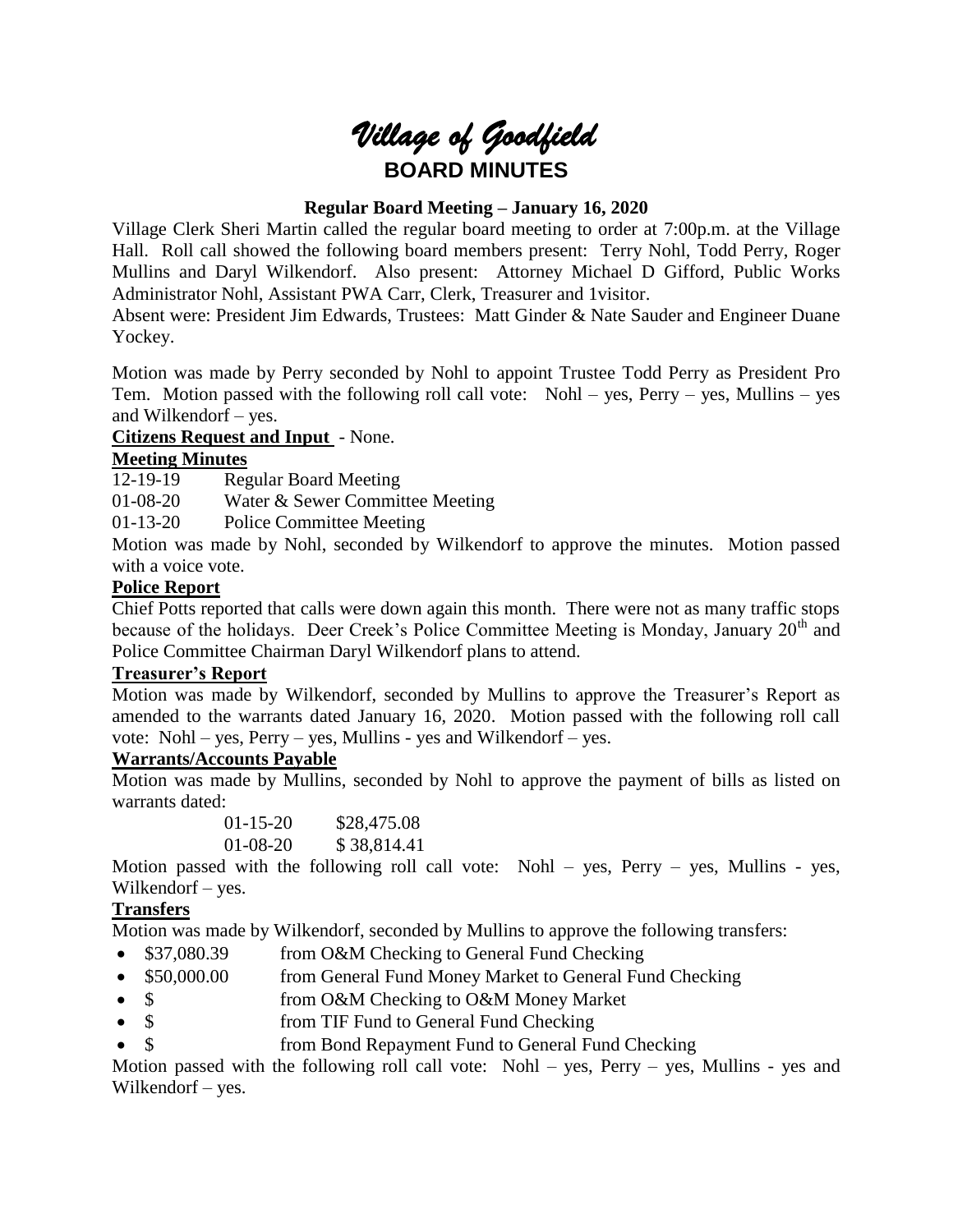**Payment of outstanding invoices upon request of Village Engineer**

There were no outstanding invoices.

# **PUBLIC WORKS ADMINISTRATOR/VILLAGE ENGINEER REPORT WATER TREATMENT PLANT/DISTRIBUTION SYSTEM** Nothing discussed. **SEWER TREATMENT PLANT/COLLECTION SYSTEM** Nothing discussed. **SANITARY SEWER COLLECTION SYSTEM ISSUES**

Nothing discussed.

**ATTORNEY REPORT** – Nothing discussed other than agenda items.

## **OLD BUSINESS**

#### **Comprehensive Plan/Mile and a half radius map**

Planning Commission Chairman Mike Carr reported that he received an itemized listing for costs for the Comprehensive Plan from Tri-County Regional Planning. This information will be used at budget time. Trustee Daryl Wilkendorf stated we need to have a clear expectation of the outcome.

#### **Ingress/Egress Easement for Sanitary Sewer Trunk Main**

PWA Nohl, Engineer Yockey, Trustees Terry Nohl and Roger Mullins met with Andrew & Max Hoerr. The Village approached them regarding a permanent ingress/egress easement from Rte. 150 to the sewer trunk line and a temporary easement for trunk main repairs. For construction the Village proposed a temporary road just off of the drive to the west and then the Village would remove temporary drive. Hoerr's suggested cost sharing to fix their drive and then allowing the Village to use the drive for both easements. The Village would like Engineer Yockey to get the cost of temporary road compared to redoing the driveway. PWA Nohl suggested driving heavy trucks on old drive and then cost share replacing the drive.

Andrew Hoerr was going to walk the area and then let the Village know what pathway he prefers for the drive.

The Village also needs to schedule a meeting with Randy Selvey regarding an easement on his property.

Motion was made by Wilkendorf, seconded by Nohl to authorize Engineer Yockey to get cost analysis on drive options. Motion passed with the following roll call vote: Nohl – yes, Perry – yes, Mullins yes and Wilkendorf – yes.

#### **Raymond & Cleveland Street Right of Way**

Engineer Yockey surveyed and the road is within our current Right of Way. The Village does not need to widen Right of Way now. If at a later date we do a project, we could ask for Right of Way then. Inside corner at Kamp's the property pin is 8 feet in the road. Need to ask for Right of Way on inside corner and utility easement for flushing main on Coulter' property.

## **Goodfield Crossing Drainage Issue**

Tabled.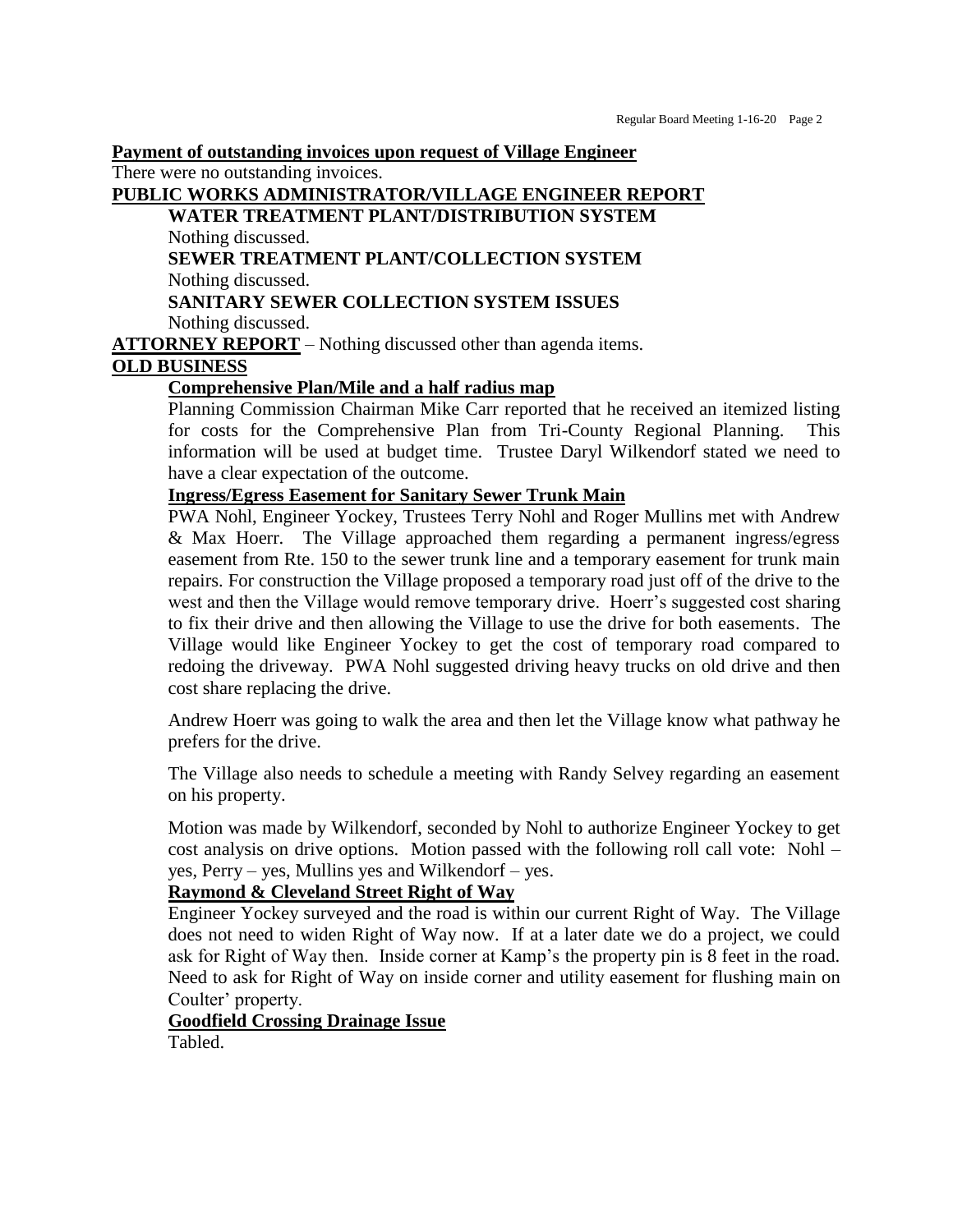#### **Sewer Main Easement – Dr. Merheb & Barn III**

PWA Nohl has not approached Dr. Merheb yet. Part of the bottleneck of trunk main that needs to be repaired us on the doctor's property. PWA Nohl will send letter to Wendy, Dr. Merheb's assistant.

#### **Drainage Issue E Martin Drive**

Tabled.

#### **Tax Increment Finance Update – Woodford County**

The Village received a letter from CCMSI stating the Village has no coverage in errors and omissions for this issue.

#### **Amendment to Timberline Mobile Estates Water Service Agreement – Letter of Credit**

Attorney Gifford spoke with Jerry Rizqallah yesterday. He had a wrong phone number for Mr. Rizqallah so he did not receive the messages Attorney Gifford left him. Mr. Rizqallah will talk to his banker regarding the letter of credit and get back to us.

#### **Drinking Fountain at Park/Possible Community Club Donation**

PWA Nohl talked with Trustee Nate Sauder regarding the drinking fountain. They picked one out for \$2,900 that is ADA compliant and sent it to the Community Club for review. The Community Club won't know how much they can donate until May.

# **NEW BUSINESS**

#### **Business/Commercial Miscellaneous Construction Permit**

A few years ago PWA Nohl informed the Board that the Village did not have a Commercial/Business Addition Permit. Currently it is just a Business/Commercial New Construction permit cost. A business is putting up a pergola and PWA Nohl feels \$2,000 for a pergola is too much when there are only 2 inspections. PWA Nohl requested that the Board approve a Miscellaneous Construction Business/Commercial Permit for \$650.

Motion was made by Nohl, seconded by Mullins to approve the Miscellaneous Construction Business/Commercial Permit for \$650.00. Motion passed with the following roll call vote: Nohl – yes,  $Perry - yes$ , Mullins - yes and Wilkendorf – yes.

#### **Digital Sign Guidelines**

President Edwards recommended that this topic go to the Local Ethics Committee for review. A Local Ethics Committee meeting was scheduled for Wednesday, January  $22^{nd}$ at 6:30p.m. PWA Nohl said according to IDOT we cannot advertise businesses. The Community Club asked if we could advertise the school annual spaghetti supper. Motion was made by Wilkendorf, seconded by Mullins to put Community Club Spaghetti Supper on the sign. Motion passed with the following roll call vote: Nohl – yes, Perry – yes, Mullins – yes and Wilkendorf – yes.

# **Issues Regarding Village Property on West Martin Drive**

Lewis, Yockey & Brown surveyed the property on West Martin Drive that the Village recently purchased. Woodford County GIS mapping showed the property being all around the cell tower, but it is not. The cell phone tower owns a 24' strip out to the road but their driveway that is not within that 24' strip. There is also a 2' strip behind the fence that the Village owns. Engineer Yockey recommends that 2'strip should get moved over to their property. We either need an ingress/egress easement through their 24' strip to access lift station or we approach them to give us the 24' strip and we give them an